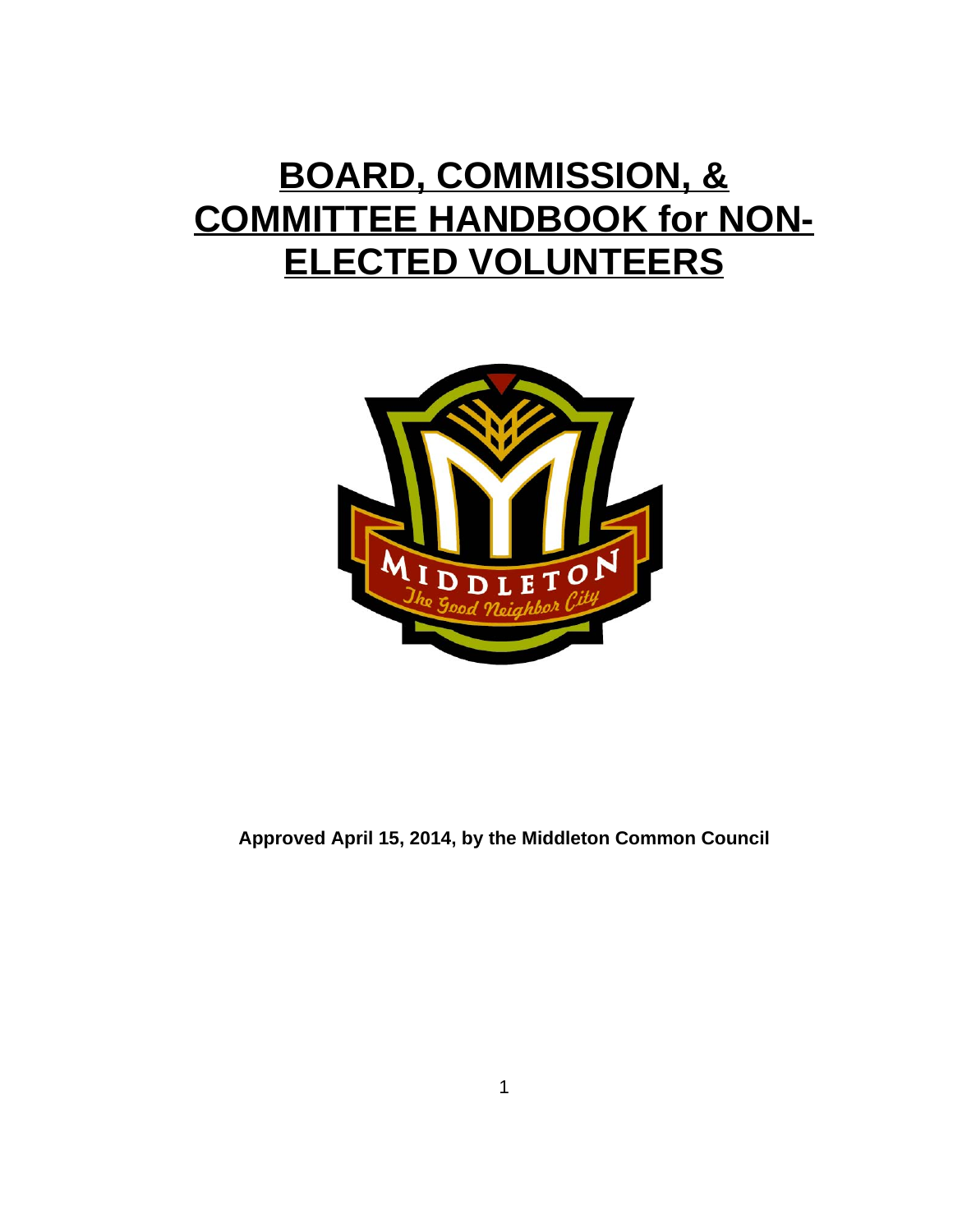## **INTRODUCTION**

Without the dedication of the many volunteers who serve and contribute countless hours as board, commission, and committee members, the City would be unable to function. These volunteers help to make the City of Middleton a great place to live, work, and play.

Citizen knowledge, interest and action are important ingredients to the delivery of top quality public services. More than ever, citizen participation is playing an important role in local government. The richness that comes from citizens serving on a City board, commission, or committee is one of the things that make Middleton exceptional.

The City has established 28 boards, commissions, and committees to advise and assist the Council in dealing with specific projects, policies, and issues of concern, and play an integral and important role in the City's decision making process. The City benefits from the expertise of the dedicated individuals that make up these boards, commissions, and committees.

Being a member of a City board, commission, or committee requires work and commitment, and it is hopefully a very rewarding experience. It offers a means to participate in community affairs, to work with interesting people, and to help shape City policy.

This handbook has been prepared to:

- 1. Outline the role and function of each City board, commission, and committee.
- 2. Review important guidelines for all boards, commissions, and committees, as well as the responsibilities of appointed members.
- 3. Provide information about the history and composition of the City's organization.
- 4. Provide members with the information necessary to understand areas of responsibility for their respective board, commission, or committee, and their role in serving the City.

## **CITY ADMINISTRATION**

Board, commission, and committee members need to be familiar with the City [organization](http://www.monterey.org/en-us/aboutmonterey/organizationchart.aspx) and develop an understanding of the City departments and their operations. The easiest way to do this is to review the *[organizational chart](https://cityofmiddleton.us/DocumentCenter/View/470)*.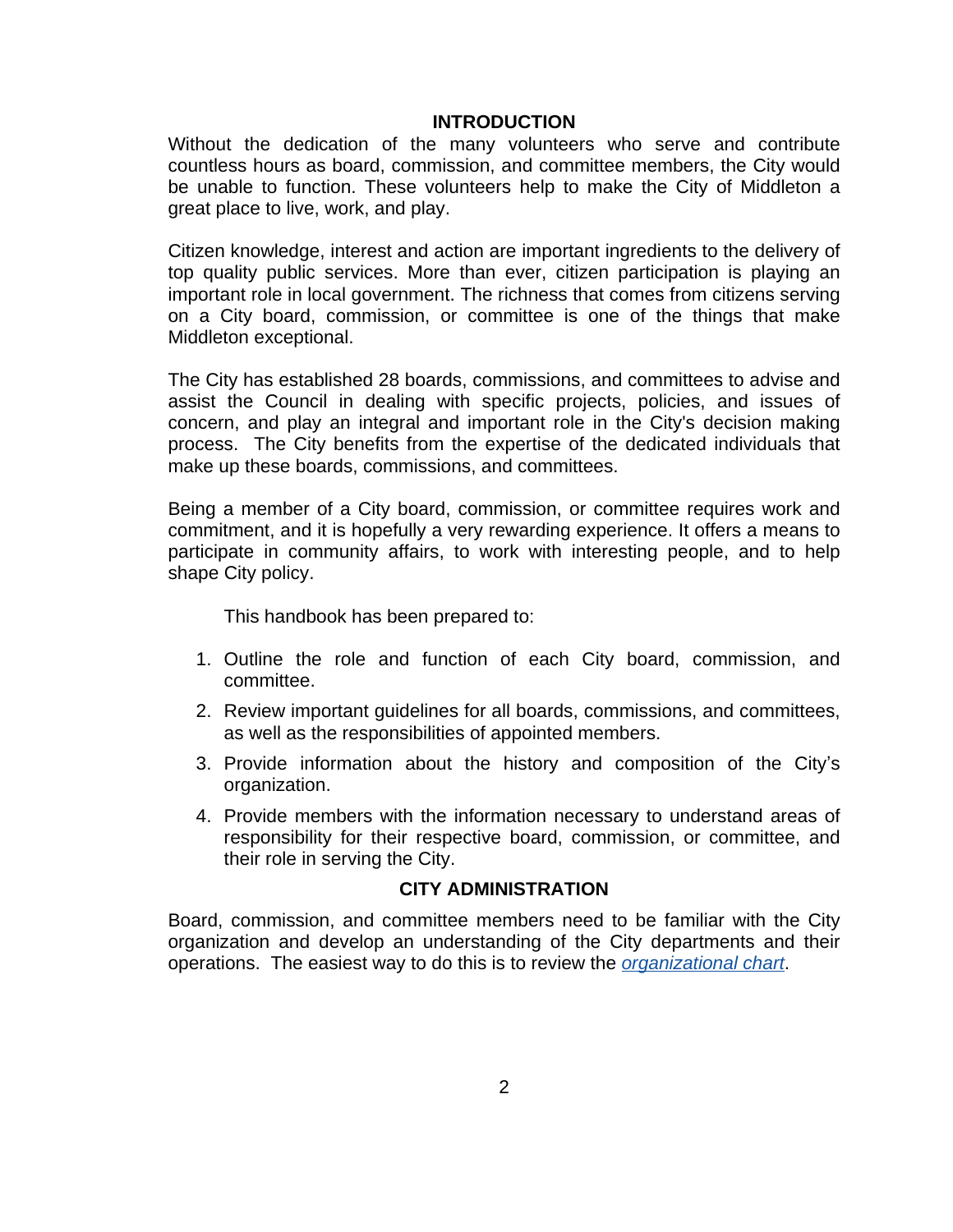## **RELATIONSHIPS**

## **Relationship with the Common Council**

A good relationship with the Common Council is essential. The primary responsibility of boards, commissions, and committees is to advise and make recommendations to the Common Council. Those bodies are responsible for providing additional avenues of communication among the general public. As they provide their recommendations to the Common Council, advisory body members should keep in mind that no advisory body has the final authority to establish City policy or administrative direction. It is the Common Council's role to receive the recommendations made by the boards, commissions, and committees, and to consider them as part of its decision making. Regardless of one's individual position, it is helpful for a board or commission member to understand that the policy decisions of the Common Council are final once they are made.

Official communications with the Common Council should be in written form from the entire appointed body. Communications will then be forwarded through the staff liaison to the Common Council and the City Administrator. The role of the staff typically is to *communicate* the position of a board or commission rather than to *advocate* it. Whenever a board, commission, or committee has an item before the Common Council, the Chair or a representative of that appointed body is not required to attend the Council meeting, but is encouraged to be present at the Common Council meeting to speak to the topic or answer questions and especially when the staff recommendation differs from that of the board, commission, and committee. Staff will always indicate in the agenda report recommendation if the staff recommendation differs from that of the board, commission, and committee.

When an appointed member addresses the Common Council at a public meeting, it should be made clear whether or not he/she is speaking on behalf of the board, commission, or committee, or as an individual. If the member is speaking on behalf of a board or commission (normally this would be the Chair or Vice Chair), only the majority position of the board or commission should be advocated. If the member is expressing his/her own personal viewpoint on a particular subject, it should be stated as such.

Appointed members of boards, commissions, and committees assist the Common Council and staff by:

- 1. Focusing attention on specific issues of community concern;
- 2. Encouraging citizen participation and involvement in the ongoing management of their community;
- 3. Providing a grass roots perspective on issues of importance;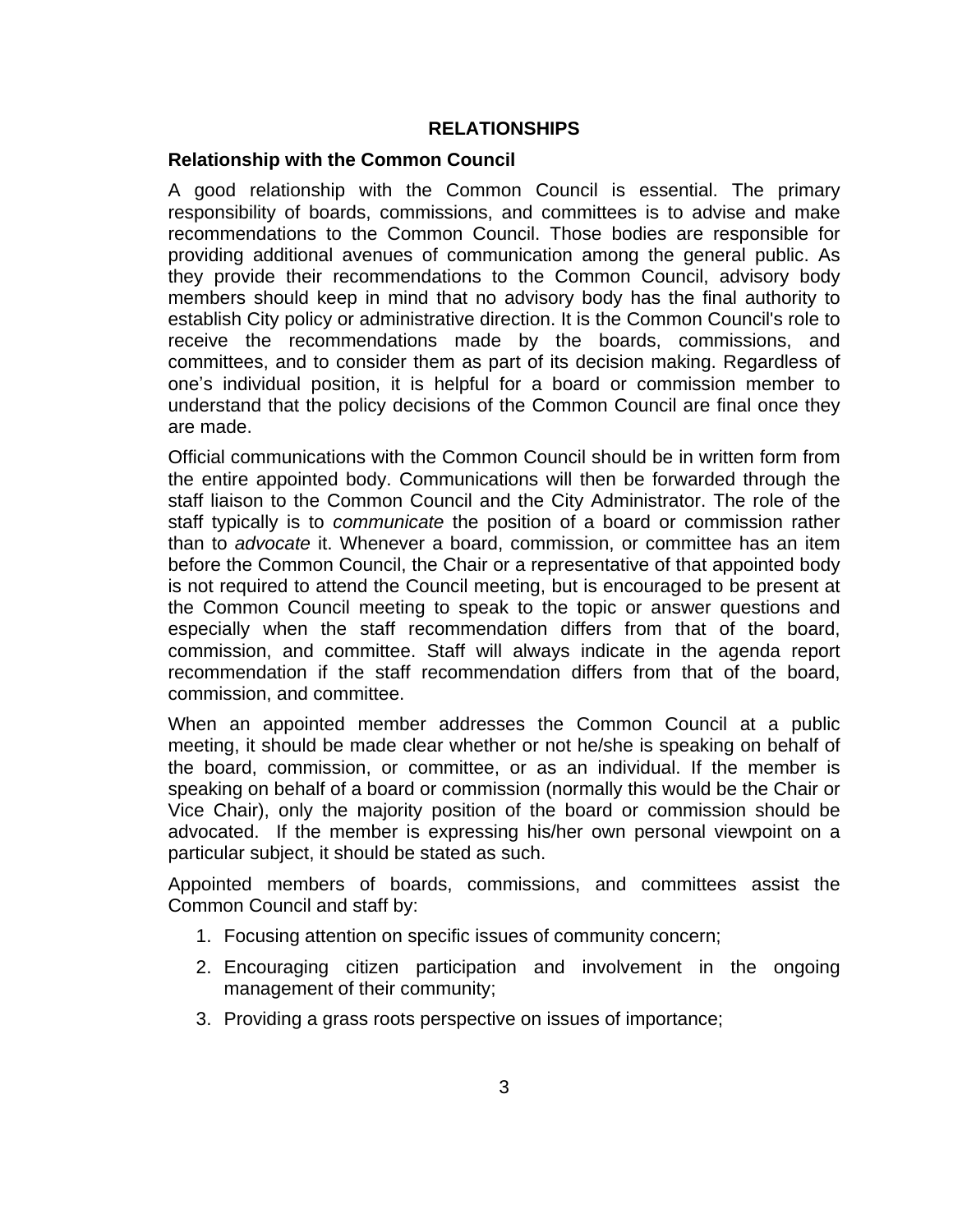4. Making recommendations based on thorough review of alternatives from a citizen's perspective.

The City Attorney recommends that citizens seeking to provide comment at committee meetings on non-agenda items should be directed to do so at Council meetings so that their elected representatives are aware of the concern. The Council may refer items back to committees for greater policy development at that level.

Generally, Roberts Rules of Order are followed for committee meeting procedure, and chairpersons have some discretion in running meetings. Fairness is very important. If a committee allows public comments on agenda items, then it should be very judicious in doing so.

## **Relationship with City Staff**

The staff liaisons to the Council appointed bodies are valuable resources. They do research and provide relevant information that enhances a body's ability to get things done. Staff is available to answer questions and follow-up on items brought before the board, commission or committee. Appointed members should be aware of the time involved on the part of staff in preparing studies and reports, and should make sure that all staff requests are consistent with the appointive body's approved work program.

Appointed bodies may not direct staff to initiate major projects without approval from the Common Council, and individual members may not direct staff to initiate any program or study. In addition, appointed members should not become involved in the operational matters of City departments unless specifically provided for in their prescribed powers and duties (e.g. the [Library](http://www.midlibrary.org/Portals/0/publicdocs/LibraryBoard/Duties.pdf) Board). For more information about the powers and duties of the Middleton Public Library Board of Trustees, please see the Board section of the Library website at: <http://www.midlibrary.org/Board>.

## **Relationship with Fellow Members**

Cooperation among fellow board, commission, and committee members plays an important role in the successful efforts of City boards, commissions, and committees. In order to build consensus around common goals and objectives, members should first show a willingness objectively to define the issues at hand and then work to reconcile opposing viewpoints. When appointed members interact positively, the group as a whole will be more effective. Important points to keep in mind in working with other appointed members are:

- 1. Respect an individual's viewpoint, even though it may be different from your own
- 2. Allow other members adequate time to present their views before making comments
- 3. Be open and honest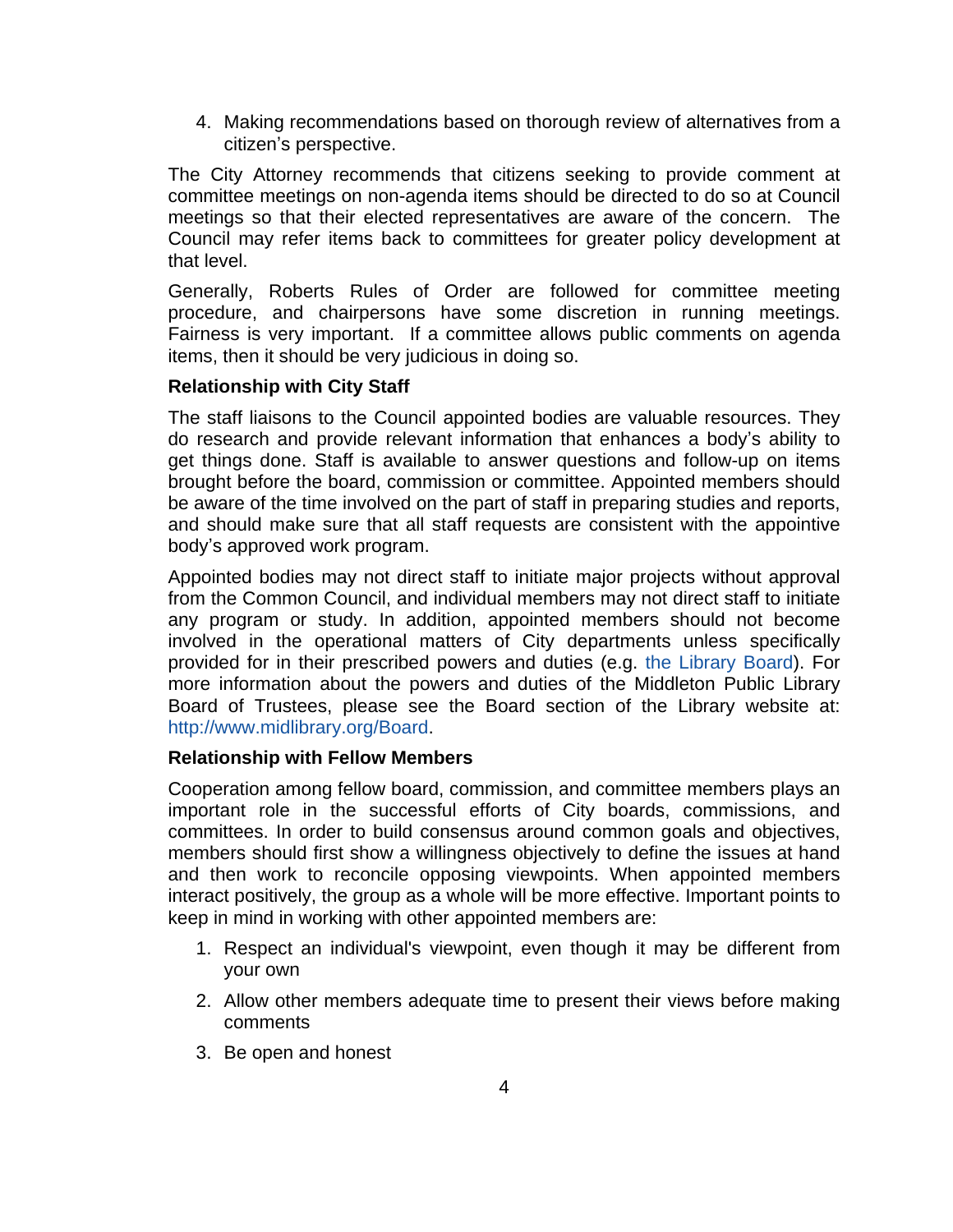- 4. Welcome new members and help them become acquainted with their board, commission, or committee
- 5. Accept responsibility, voice opinions, be fair and factual

# **Relationships with the Public**

Good relations with the public are vital for all City boards, commission, and committees. In many cases each body serves as a link between the Common Council and the public, helping to inform the public, to reconcile opposing viewpoints, and to explain City programs and policies. Appointed members should welcome citizen input at meetings and be considerate of all interests, attitudes, and differences of opinion. Each body provides a channel for citizen expression by listening to comments, opinions, and concerns from the public. Therefore, it is important to be responsive and in tune with the community.

# **Relationship with Other Council Appointed Bodies**

From time to time, an issue will come before the City that involves two or more appointed bodies. When this occurs, each body should focus on their own advisory responsibilities, not on areas that are under the jurisdiction of other appointed bodies. The responsibilities of appointed bodies are, at times, very close to one another, and care should be taken to avoid overlapping to the greatest degree possible.

For example, the Plan Commission, Public Works Committee, Sustainability Committee, Conservancy Lands Commission, Parks, Recreation and Forestry Commission and Water Resources Management Commission can all easily become involved in the consideration of a single project.

This can get confusing, and it is often difficult to resist getting involved in decisions that are really not the responsibility of one's board, commission, or committee. On a particularly complex project, or when appointed members' objectives contradict one another, it may be appropriate to have joint meetings to improve communication and facilitate a common ground.

# **Business Relationships**

Members of boards, commissions, or committees may not have a financial interest in a contract with the City if there is any possibility they will have to review a project or changes to a project they are undertaking via that contract. *It is not enough for a member to simply abstain or disqualify themselves from participation. The member needs to inform others on the body of this issue and be very cautious when these situations arise.*

# **APPOINTMENT PROCESS & EXPECTATIONS**

**Appointed Member Requirements and Appointment Process**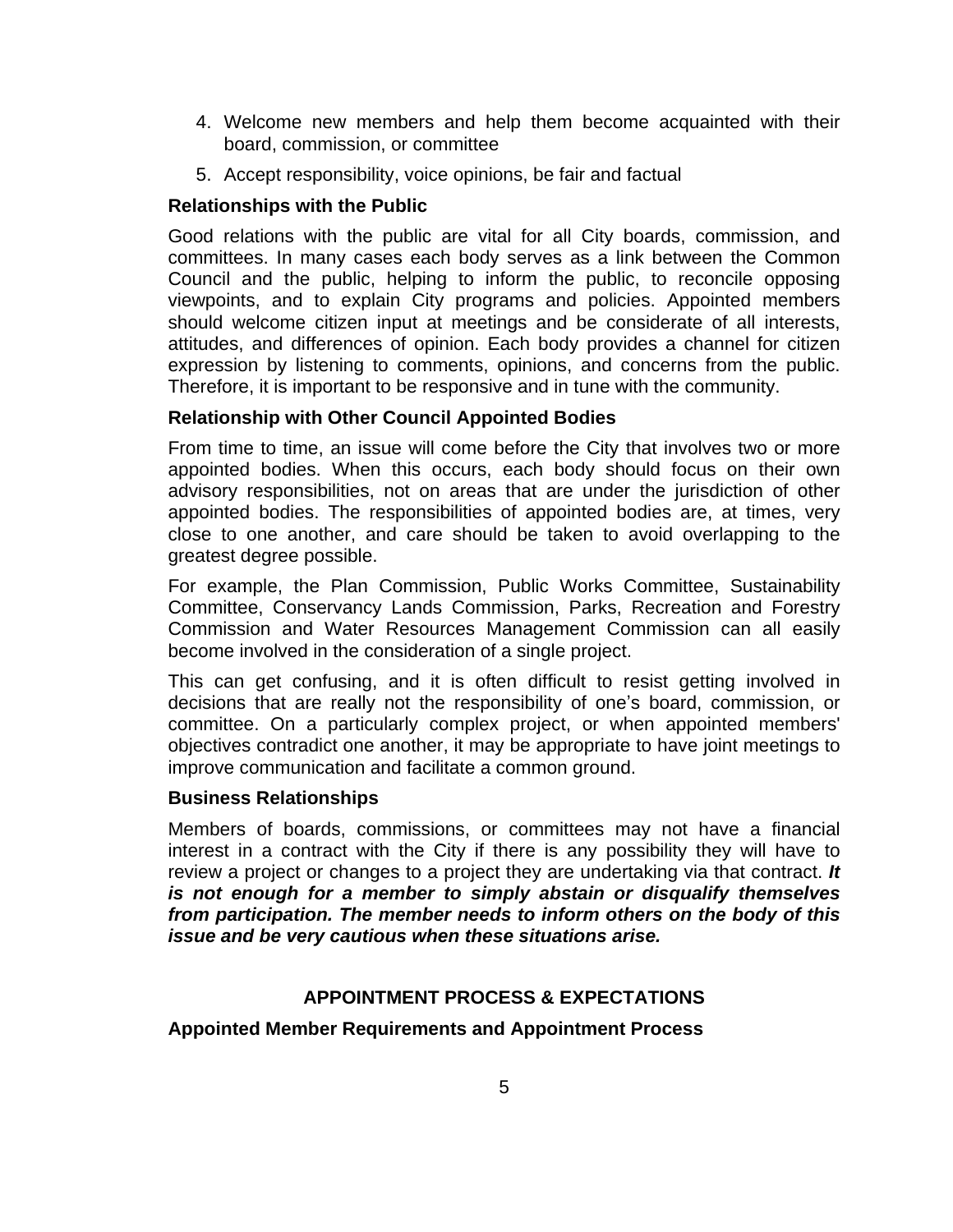Appointed members of almost all City advisory bodies must be residents of the City of Middleton. Interested applicants submit an application for appointment. Appointments are made by the Mayor, and confirmed by the Common Council.

## **Oath of Office**

Every officer of the City, including members of City boards, commissions, or committees shall, before entering upon his or her duties and within five (5) days of his or her election or appointment or notice thereof, take the oath of office prescribed by law and file said oath in the office of the City Clerk. Any person reelected or reappointed to the same office shall take and file an official oath for each term of service.

## **Training for Appointed Members**

Continuing education to further one's knowledge of the various issues that face Wisconsin municipalities is essential to serving the public interest. Appointed members are encouraged to attend conferences and workshops, read relevant publications, and utilize other opportunities for personal and professional training that will bring new ideas into the community.

## **General Guidelines for Appointed Members**

The Council encourages active citizen participation in the business of city government. Boards, commissions, and committees provide an opportunity for interested residents to participate in the governing of their community under guidelines and procedures established by the Council. Boards, commissions, and committees can improve the quality of city government by providing the Council with resources to make better-informed decisions. Other benefits of these bodies include improved lines of communication between the public and Council, greater opportunities for discussion of public issues and more citizen involvement in city government.

Appointment to a City board, commission, or committee is an honor. It provides an opportunity for genuine public service. Each appointed member should be aware of the responsibilities that go along with officially serving the City. The specific duties of each body vary with the purpose for which it was formed.

There are, however, many responsibilities common to all appointed members:

- 1. Understand the role and responsibility of the board, commission, or committee. Be informed of its functions, work programs and relationship with other bodies.
- 2. Represent the overall public good, not the exclusive point of view of a sole group or interest.
- 3. Keep all lines of communication open. Each appointed member serves as a communication link between the community, the Common Council, and staff.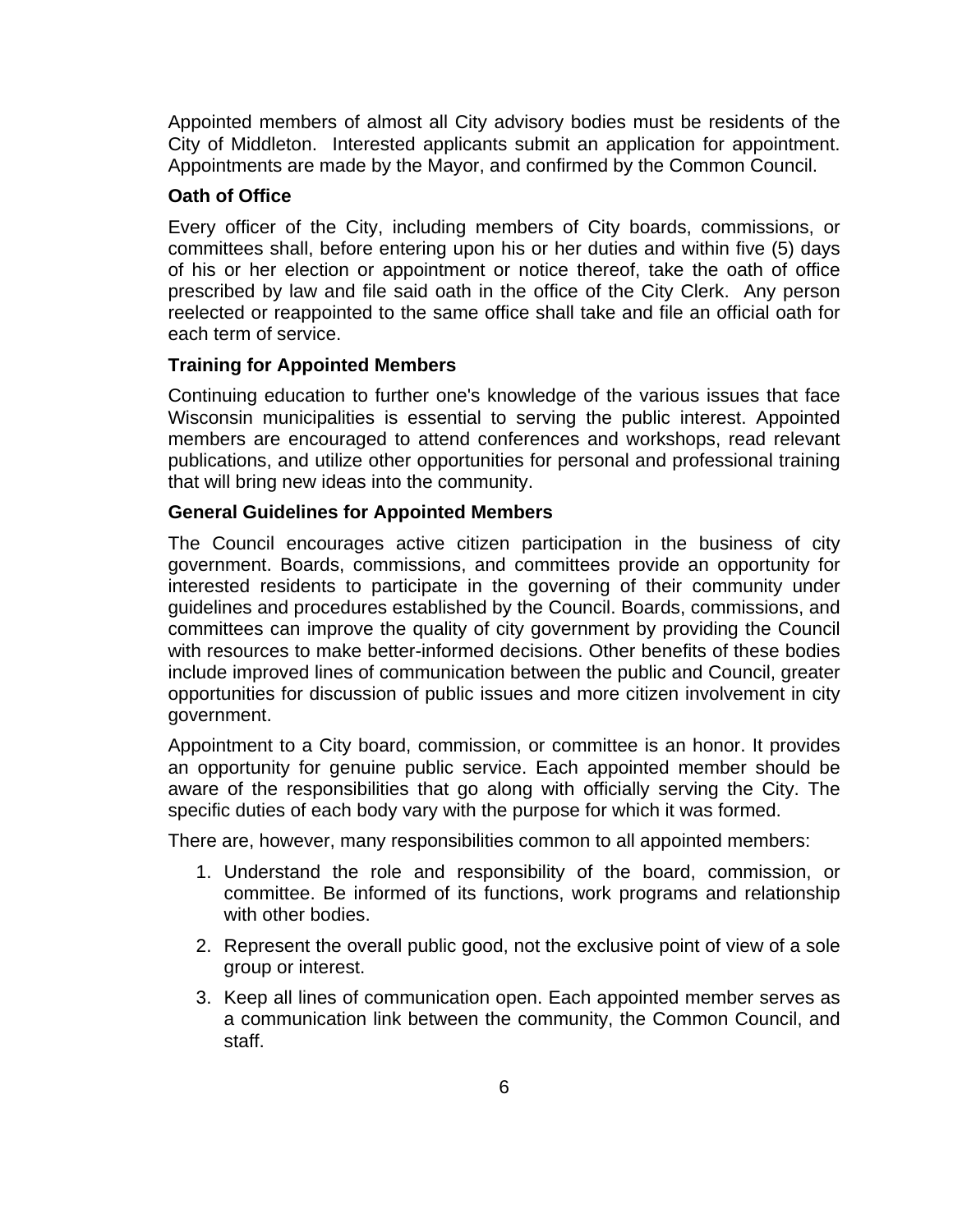- 4. Do your homework and be prepared. Appointed members should become familiar with items under consideration prior to meetings in order to be fully prepared to discuss, evaluate, and act on matters scheduled for consideration. Feel free to seek staff's advice and assistance in advance of a meeting.
- 5. Establish a good working relationship with fellow appointed members, the Common Council, and your staff liaison.
- 6. Understand the scope and authority or your appointed body's responsibility and strive to work within that scope.
- 7. Be a participant, an active representative, and be enthusiastic.

Your role as an appointed representative of the Common Council carries with it a significant responsibility. As an "ambassador" of the City of Middleton, the Common Council hopes that you conduct yourself with politeness and courtesy with staff and whenever in the public eye. Yours is a position of service that is charged with maintaining the public trust. It is important that you not abuse that trust.

# **Electronic Communications Policy**

The City encourages the use of electronic media and associated services because they can make communication more efficient and effective and because they are valuable sources of information. However, all employees and everyone connected with the City should remember that electronic media and services provided by the City are City property and their purpose is to facilitate and support City business. Please read the entire *Electronic [Communications](http://www.ci.middleton.wi.us/DocumentCenter/View/1816) Policy* for more specific information on how this applies to alders.

# **Social Media Policy**

Social media consists of networks and online publications that enable individuals and groups to communicate between one another for different purposes (e.g. Facebook, Twitter, LinkedIn, YouTube, blogs, etc.). The City of Middleton uses these various social media in order to reach out to the public and educate individuals on certain events, activities, awards, and other news releases. For more information on how this applies to alders, please read the complete *[Social](http://www.ci.middleton.wi.us/DocumentCenter/View/1815) Media Policy*.

# **CODE OF ETHICS (Chapter 2 – City Code of Ordinances)**

# **(a) STATEMENT OF PURPOSE**

(1) The proper operation of democratic government requires that public officials and employees be independent, impartial and responsible to the people; that government decisions and policy be made in proper channels of the governmental structure; that the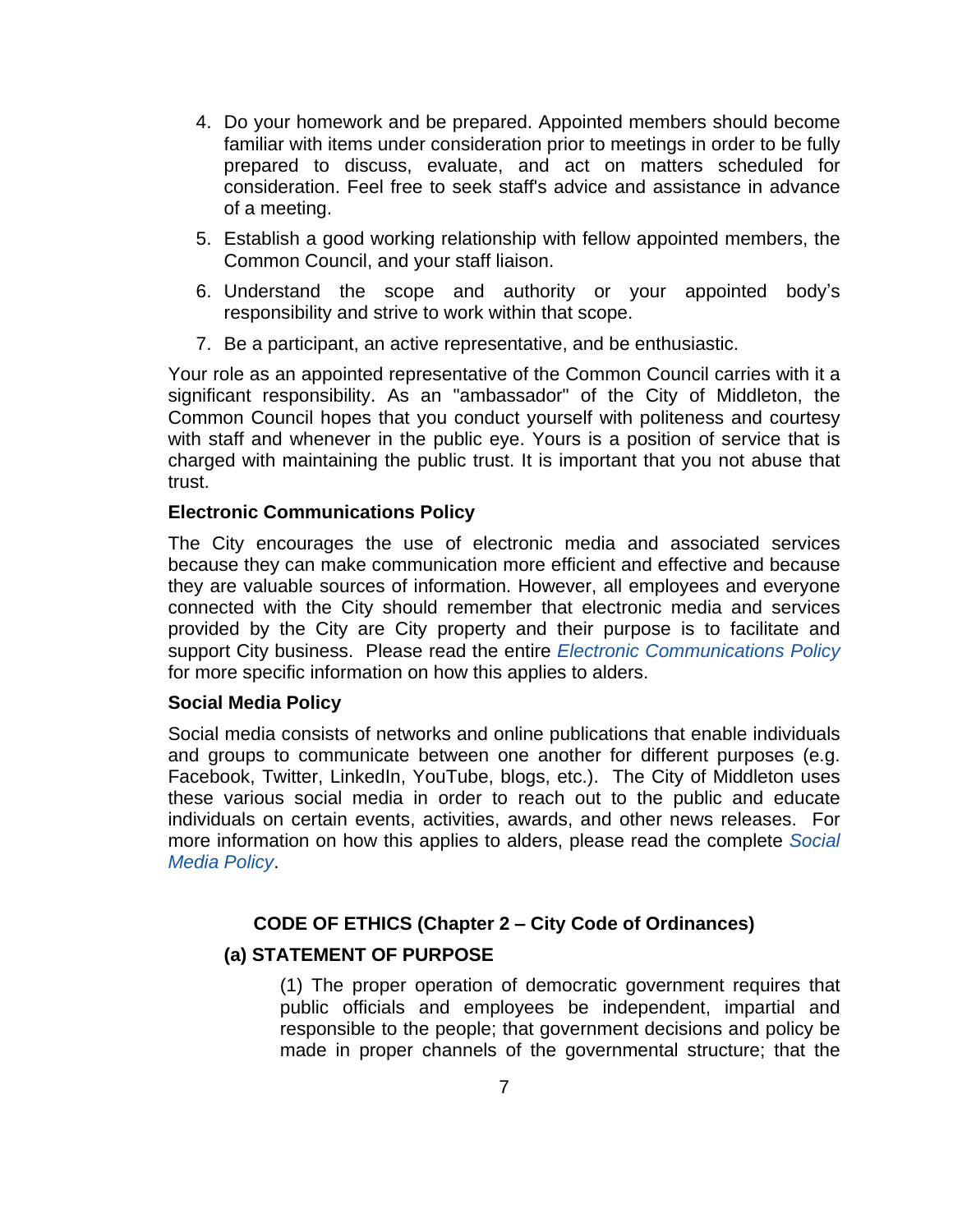public office not be used for personal gain; and that the public have confidence in the integrity of its government. In recognition of these goals, there is hereby established in this Chapter a Code of Ethics for all City of Middleton officials and employees, whether elected or appointed, paid or unpaid, including members of boards, committees and commissions of the City, as well as any individuals who are candidates for elective office as soon as such individuals file nomination papers with the City.

(2) The purpose of this Ethics Code is to establish guidelines for ethical standards of conduct for all such officials and employees by setting forth those acts or actions that are incompatible with the best interests of the City of Middleton and by directing disclosure by such officials and employees of private financial or other interests in matters affecting the City. The Common Council believes that a Code of Ethics for the guidance of elected and appointed officials and employees will help them avoid conflicts between their personal interests and their public responsibilities, will improve standards of public service and will promote and strengthen the faith and confidence of the citizens of this City in their elected and appointed officials and employees. The Common Council hereby reaffirms that each elected and appointed City official and employee holds his or her position as a public trust and any intentional effort to realize substantial personal gain through official conduct is a violation of that trust. The provisions and purpose of this Ethics Code and such rules and regulations as may be established are hereby declared to be in the best interests of the City of Middleton.

## **(b) DEFINITIONS.**

(1) Public Official. Means those persons serving in statutory elected or appointed offices provided for in Chapter 62 of the Wisconsin Statutes and all members appointed to boards, committees and commissions established or appointed by the Mayor and/or Common Council pursuant to this Code of Ordinances, whether paid or unpaid.

(2) Public Employee. Means any person excluded from the definition of a public official who is employed by the City.

(3) Anything of Value. Means any gift, favor, loan, service or promise of future employment, but does not include reasonable fees and honorariums, or the exchange of seasonal, anniversary or customary gifts among relatives and friends.

(4) Business. Means any corporation, partnership, proprietorship, firm, enterprise, franchise or association, organization, self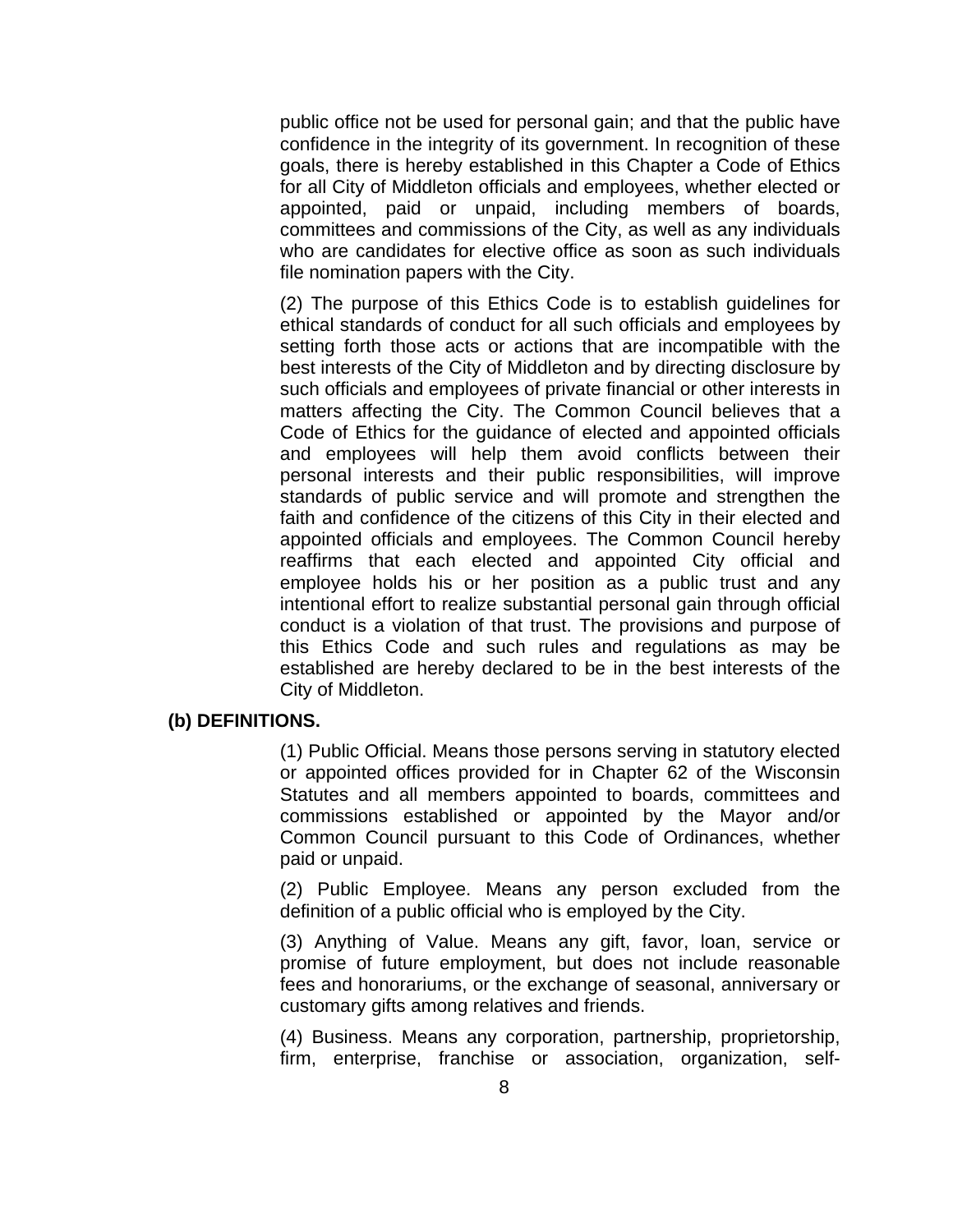employed individual, or any other legal entity which engages in profit making activities.

(5) Personal Interest. Means the following specific blood or marriage relationships:

(a) A person's spouse, mother, father, child, brother or sister; or

(b) A person's relative by blood or marriage who receives, directly or indirectly, more than one-half (1/2) support from such person or from whom such person receives, directly or indirectly, more than one-half (1/2) of his or her support.

(6) Significant Interest. Means owning or controlling, directly or indirectly, at least ten percent (10%), or Five Thousand Dollars (\$5,000.00) of the outstanding stock of any business.

(7) Financial interest. Any interest which shall yield, directly or indirectly a monetary or other material benefit to the officer or employee or to any person employing, or retaining the services of, the officer or employee.

**(c) STATUTORY STANDARDS OF CONDUCT.** There are certain provisions of the Wisconsin Statutes which should, while not set forth herein, be considered an integral part of any Code of Ethics. Accordingly, the provisions of the following sections of the Wisconsin Statutes, as from time to time amended, are made a part of this Code of Ethics and shall apply to public officials and employees whenever applicable, to wit:

**(1) Sec. 946.10 Bribery of Public Officers and Employees**

**(2) Sec. 946.11 Special Privileges from Public Utilities**

**November 2013 Chapter 2 Page 27**

**(3) Sec. 946.12 Misconduct in Public Office**

# **(4) Sec. 946.13 Private Interest in Public Contract Prohibited**

**(d) RESPONSIBILITY OF PUBLIC OFFICE.** Public officials and employees are agents of public purpose and hold office for the benefit of the public. They are bound to uphold the Constitution of the United States and the Constitution of this State and carry out impartially the laws of the nation, state and municipality, to observe in their official acts the highest standards of morality and to discharge faithfully the duties of their office regardless of personal considerations, recognizing that the public interest must be their prime concern.

**(e) DEDICATED SERVICE.**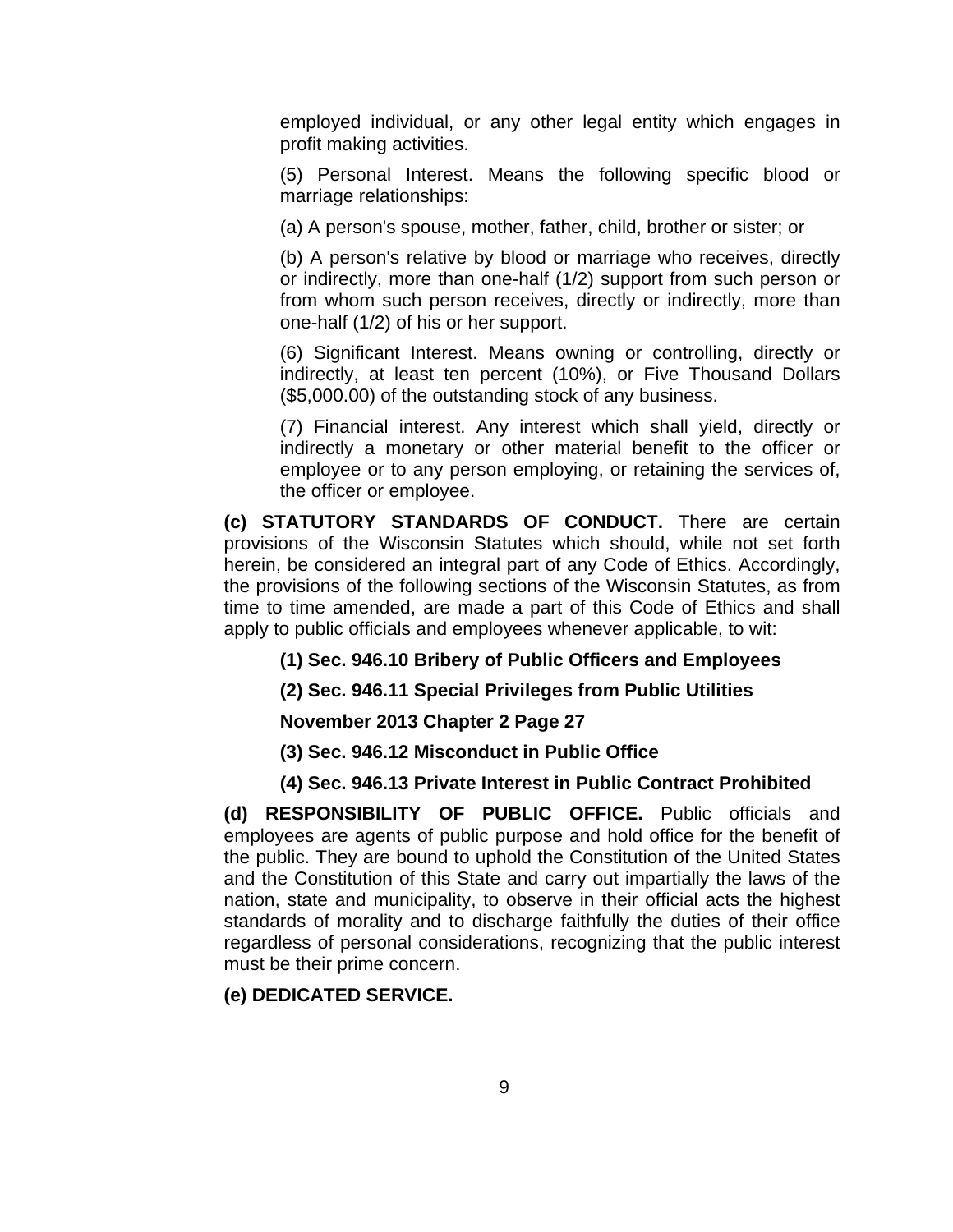(1) Officials and employees should adhere to the roles of work and performance established as the standard for their positions by the appropriate authority.

(2) Officials and employees should not exceed their authority or breach the law or ask others to do so and they should work in full cooperation with other public officials and employees unless prohibited from so doing by law or by officially recognized confidentiality for their work.

(3) Members of the City staff are expected to follow their appropriate professional code of ethics.

## **(f) FAIR AND EQUAL TREATMENT.**

**(1) Use of public property.** No official or employee shall use or permit the unauthorized use of City owned vehicles, equipment, materials or property for personal convenience or profit, except when such services are available to the public generally or are provided as City policy for the use of such official or employee in the conduct of official business, as authorized by the Common Council or authorizes board, commission or committee.

**(2) Obligations to Citizens.** No official or employee shall grant any special consideration, treatment or advantage to anyone beyond that which is available to every other person. No official or employee shall use or attempt to use his or her position with the City to secure any advantage, preference or gain, over and above his or her rightful remuneration and benefits, for him or herself or for a member of his or her immediate family.

**(3) Political Contributions.** No official shall personally solicit from any City employee, other than an elected official, a contribution to a political campaign or committee for which the person subject to this Chapter is a candidate or treasurer.

## **(g) CONFLICT OF INTEREST.**

#### **(1) Financial and Personal Interest Prohibited.**

(a) No official or employee of the City, whether paid or unpaid, shall engage in any business or transaction or shall act in regard to financial or other personal interest, direct or indirect, which is incompatible with the proper discharge of official duties in the public interest contrary to the provision of this Chapter or which would tend to impair independence of judgment or action in the performance of official duties.

(b) Any member of the Common Council who has a financial interest or personal interest in any proposed legislation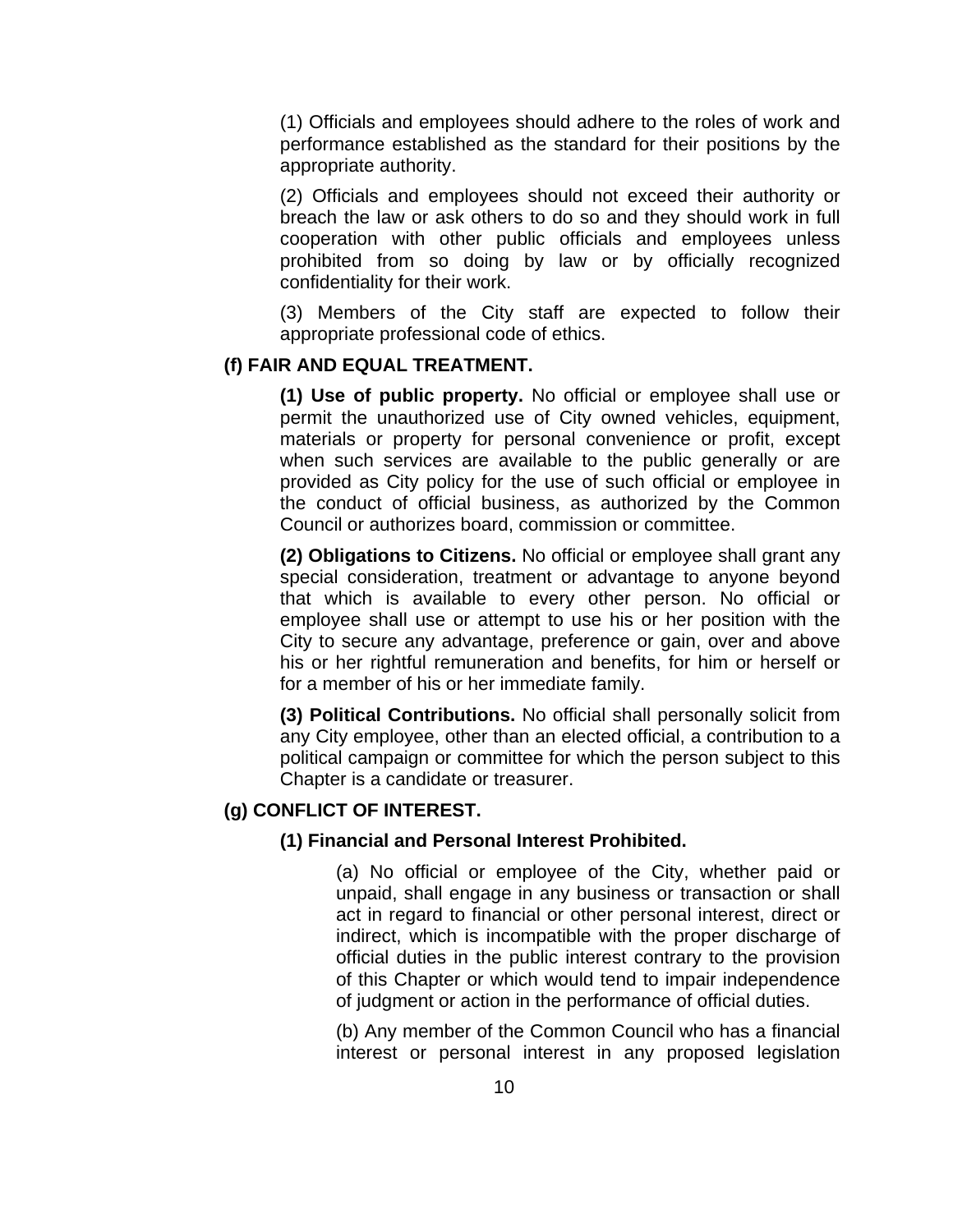before the Common Council shall disclose on the records of the Common Council shall disclose on the records of the Common Council the nature and extent of such interest; such official shall not participate in debate or vote for adoption or defeat of such legislation. If the matter before the Council involves a member's personal interest with persons involved, the member may participate in debate or discussion and vote on the matter following disclosure, unless an ordinance or contract is involved; if an ordinance or contract is involved, such official shall not participate in debate or discussion and vote on the matter.

(c) Any non-elected official, other than a City employee, who has a financial interest or personal interest in any proposed legislative action of the Common Council or any board, commission or committee upon which the official has any influence or input or of which the official is a member that is to make a recommendation or decision upon any item which is the subject of the proposed legislative action shall disclose on the records of the Common Council or the appropriate board, commission or committee the nature and extent of such interest. Such official shall not participate in debate or discussion or vote for adoption or defeat of such legislation.

(d) Any City employee who has a financial interest or personal interest in any proposed legislative action or the Common Council or any board, commission or committee upon which the employee has any influence of input, or of which the employee is a member, that is a make to recommendation or decision upon any item which is the subject of the proposed legislative action shall disclose on the records of the Common Council or the appropriate board, commission or committee the nature and extent of such interest.

**(2) Disclosure of Confidential Information.** No official or employee shall, without proper legal authorization, disclose confidential information concerning the property, government or affairs of the City, nor shall such information be sued to advance the financial or other private interests of the official or employee or others.

# **(3) Gifts and Favors.**

(a) No official or employee, personally or through a member of his or her immediate family, may solicit or accept, either directly or indirectly, from any person or organization, money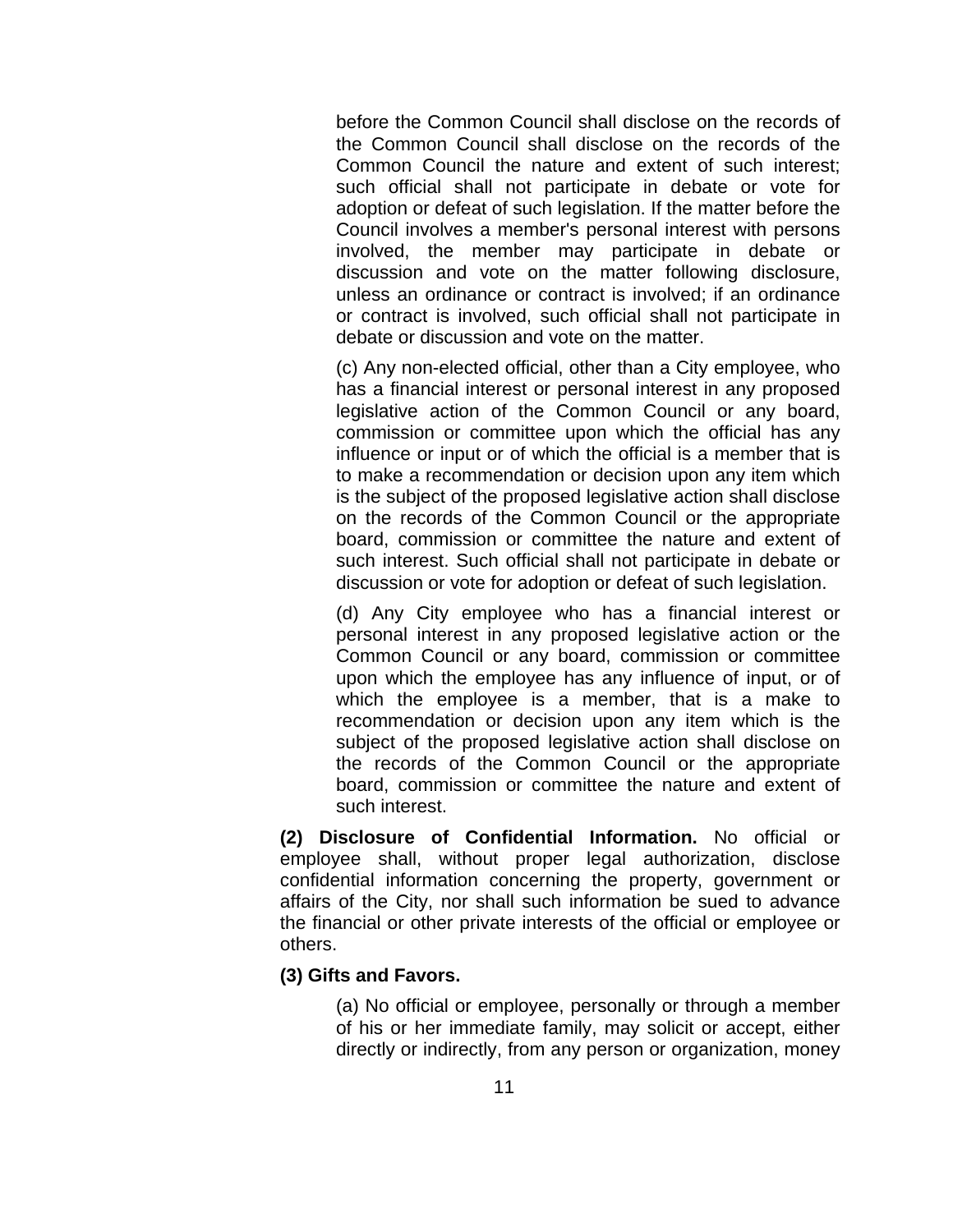or anything of value if it could be expected to influence the employee's official actions or judgments or be considered a reward for any action or inaction on the part of the official of employee.

(b) No official or employee personally or through a member of his or her immediate family, shall accept any gift, whether in the form of money, service, loan, thing or promise, from any person which may tend to impair his or her independence of judgment or action in the performance of his or her duties or grant in the discharge of his or her duties any improper favor, service or thing of value. However, it is not a conflict of interest for any public official or employee to receive a gift or gratuity that is an unsolicited item of nominal intrinsic value such as a meal and that is not intended to influence the official. Any official or employee who receives, directly or indirectly, any gift or gifts from any person who is known by said official or employee to be interested, directly or indirectly, in any manner whatsoever in business dealings with the City upon which the official or employee has any influence or input or over which the official or employee has any jurisdiction, discretion or control shall disclose the nature and value of such gifts to the Common Council by January 15 next following the year in which the gift or gifts are received.

(c) An official or employee is not to accept hospitality if, after consideration of the surrounding circumstances, it could reasonably be concluded that such hospitality would not be extended were it not for the fact that the guest, or a member of the guest's immediate family, was a City official or employee. Participation in celebrations, grand openings, open houses, informational meetings and similar events are excluded from this prohibition. This paragraph further shall not be construed to prevent candidates for elective office from accepting hospitality from citizens for the purpose of supporting the candidate's campaign.

(d) Gifts received by an official or employee or his or her immediate family under unusual circumstances shall be referred to the Common Council within ten (10) days of receipt for recommended disposition. Any person subject to this Chapter who becomes aware that he is or has been offered any gift, the acceptance of which would constitute a violation of this Subsection, shall, within ten (10) days, disclose the details surrounding said offer to the Common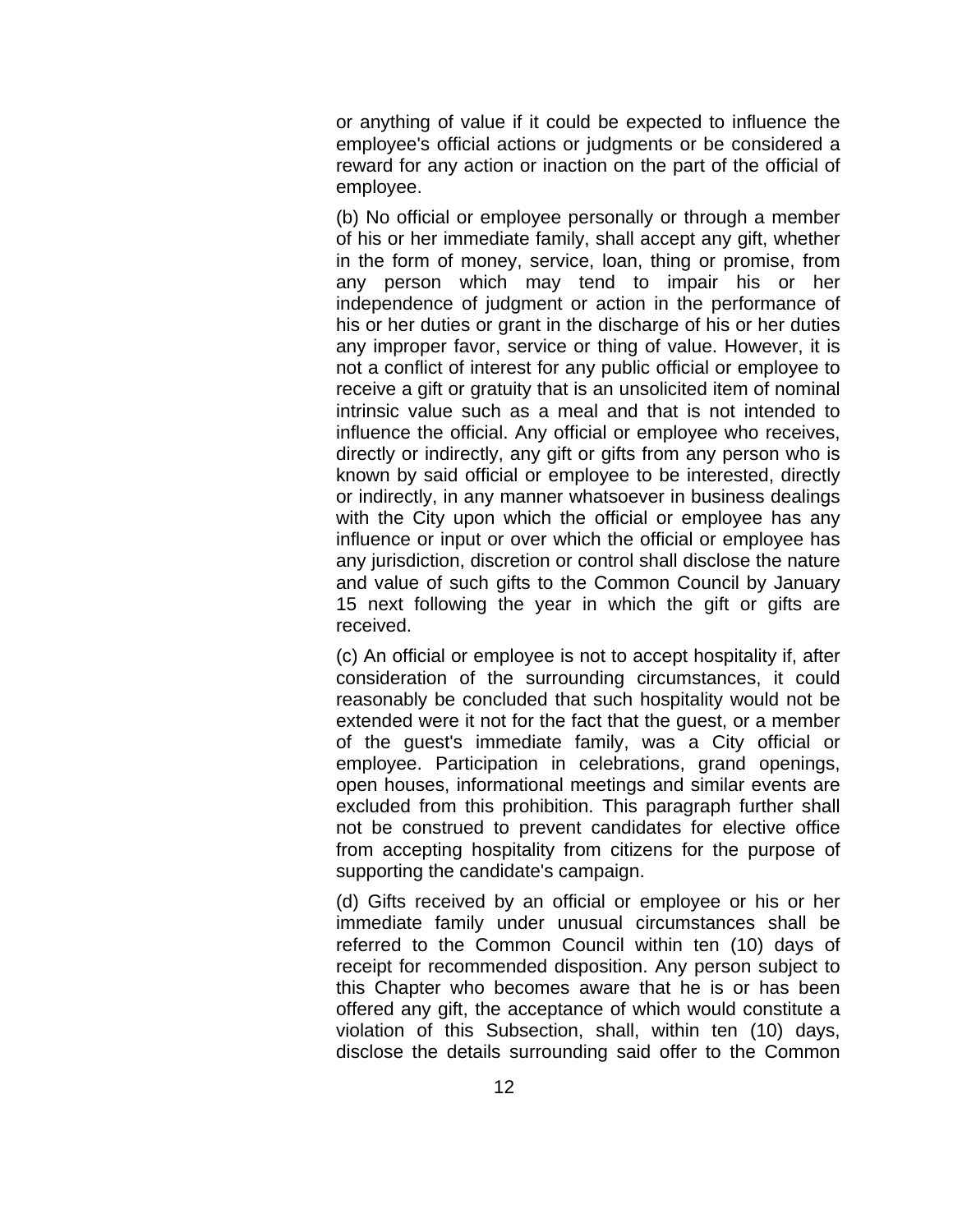Council. Failure to comply with this reporting requirement shall constitute an offense under this Chapter.

(e) Representing Private Interest Before City Agencies or Courts.

**(1)** Non-elected City officials and employees shall not appear on behalf of any private person (other than him or herself or spouse or minor children) before any City agency, board, commission or the Common Council if the official or employee or any board, commission or committee of which the official or employee is a member has any jurisdiction, discretion or control over the matter which is the subject of such representation.

**(2)** Elected City officials may appear before City agencies on behalf of constituents in the course of their duties as representatives of the electorate or in the performance of public or civic obligations. However, in disclosure requirements of Subsection (a) above shall be applicable to such appearances**.**

**(4) Ad Hoc Committee Exceptions.** No violation of the conflict of interest restrictions of this Section shall exist, however, where an individual serves on a special ad hoc committee charged with the narrow responsibility of addressing a specific issue or topic in which that individual, or the employer or a client of that individual, has an interest so long as the individual discloses to the Common Council that such interest exists.

**(5) Contracts with the City.** No City official or employee who, in his or her capacity as such officer or employee, participates in the making of a contract in which he has a private pecuniary interest, direct or indirect, or performs in regard to that contract with some function requiting the exercise of discretion on his or her part shall enter into any contract with the City unless, within the confines of **Sec. 946.13, Wis. Stats.**

(a) The contract is awarded through a process of public notice and competitive bidding or the Common Council waives the requirement of this Section after determining that it is in the best interest of the City to do so.

(b) The provisions of this Subsection shall not apply to the designation of a public depository of public funds.

**(h) ADVISORY OPINIONS** Any questions as to the interpretation of any provisions of this Code of Ethics Chapter shall be referred to the City Attorney. Such requests shall be as detailed as possible and shall be made in writing. Advisory requests and opinions shall be kept confidential,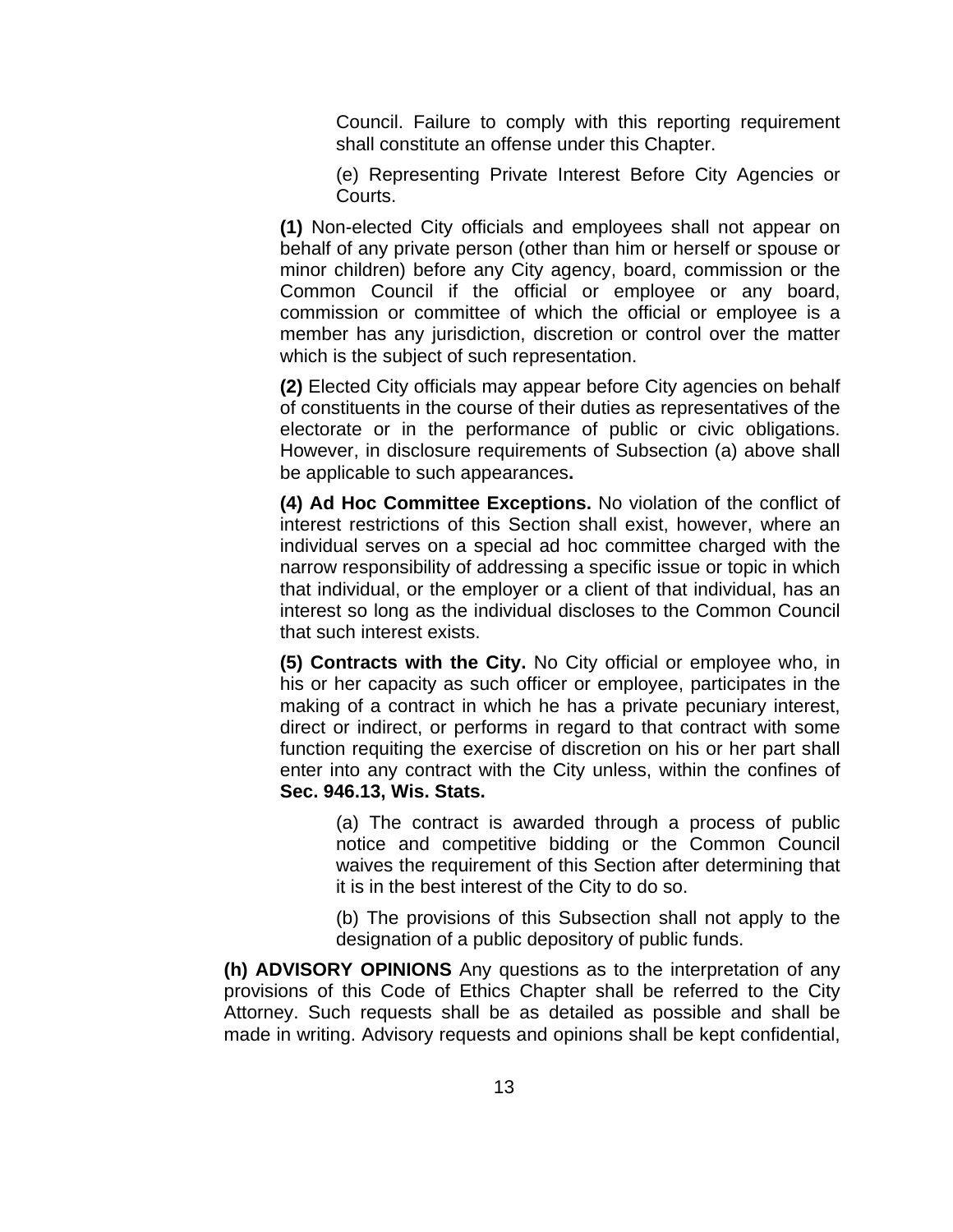except when disclosure is authorized by the requestor, in which case the request and opinion may be made public.

# **(i) HIRING RELATIVES**

**(1)** This Section governs the proposed hiring of individuals for regular full-time or part-time work as City employees who are members of the immediate family of City employees or elected officials. Excluded from the provisions of this Section are seasonal or temporary employees. "Immediate family" includes those relatives by blood or marriage defined in Section 2.20(6)(2)(e) as personal interests.

**(2)** Hiring an immediate family member of any current City employee or elected City official is discouraged and will be considered only if that individual has the knowledge and skills, experience or other job related qualifications that warrant consideration for the position. It is required that either the current employee or the relative seeking employment will make the personal interest relationship known to the hiring authority (department head, City board or commission or Common Council) before a hiring decision is made; in every case, the decision to hire an immediate family member or former spouse will be subject to Common Council approval, with notice, before the new employee is permitted to begin work. Marriage between two (2) individuals already employed by the City or their relatives will not be considered a violation of this policy.

**(3)** This Section does not apply to non-elected officials who are asked to accept appointment as members of the City board, commission or committee; non-elected officials, however, will be expected to disqualify themselves form participation in matters under consideration which may affect the hiring, retention, classification or compensation of their immediate family if currently employed or being considered for employment by the City.

**(j) SANCTIONS.** A determination that an employee's actions constitute improper conduct under the provisions of this Chapter may constitute a cause of suspension, removal from office or employment or other disciplinary action. Sanctions, including any disciplinary action that may affect employees covered under a labor agreement, will be consistent with the terms and conditions set forth in the applicable labor agreement.

## **Adherence to Policy**

Appointed members should not approve projects that violate adopted City policies. Members can make recommendations to the Common Council about